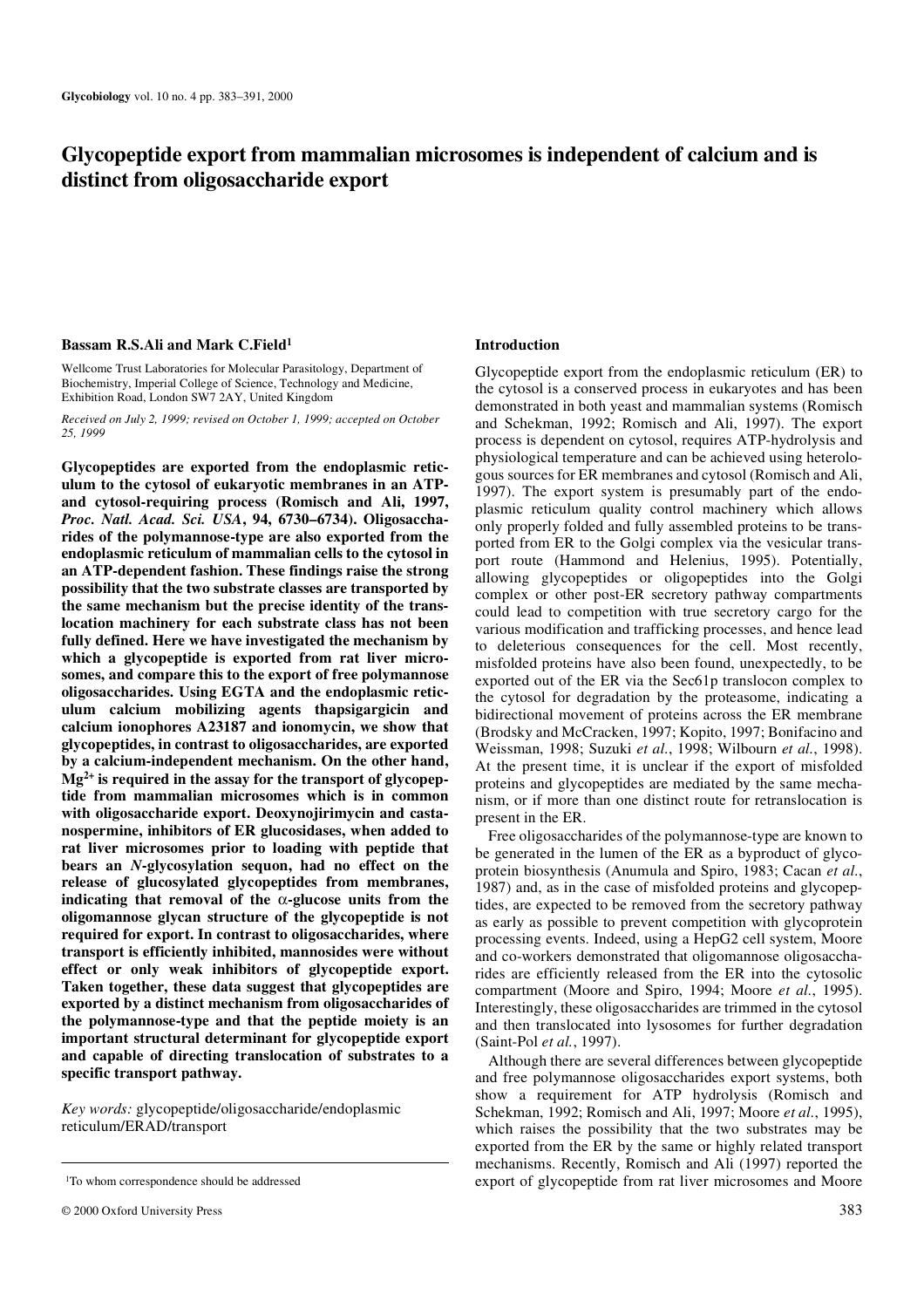(1998) reported further biochemical studies on the polymannose oligosaccharides export from permeabilized HepG2 cells which allowed comparison of the requirements of the two processes. Moore (1998) has shown a requirement for a thapsigargin-sensitive  $Ca^{2+}$  store for the export of polymannose oligosaccharides to take place and also showed that export can be potently inhibited by various mannosides. We carried out glycopeptide export from rat liver microsomes in the presence of calcium ionophores and thapsigargicin, an analogue of thapsigargin, and found in contrast to oligosaccharides export, that these compounds have stimulatory effects on glycopeptide export from rat liver microsomes indicating that ER lumenal  $Ca<sup>2+</sup>$  is not required. In addition Mg<sup>2+</sup> but not  $Ca<sup>2+</sup>$  was required in the assay buffer for export to take place from rat liver microsomes. We also tested a panel of mannosides and found little or no inhibitory effects on glycopeptide export. These data, together with results from previous studies, indicate that glycopeptides and free polymannose oligosaccharides are exported from ER to the cytosol by distinct mechanisms.

#### **Results**

## *Magnesium but not calcium is required for glycopeptide export from the ER of rat liver microsomes*

The glycopeptide export assay is based on introducing a hydrophobic iodinated tripeptide  $(Ac-NYT-NH<sub>2</sub>)$ , which contains the sequon for N-glycosylation, into ER membranes. Once inside the ER, the peptide is then glycosylated by oligosaccharyltransferase and becomes both larger in mass and more hydrophilic and therefore can not exit the ER without the addition of ATP, cytosol and incubation at physiological temperature. Glycopeptides in both supernatant and membrane fractions are then quantified by capture with concanavalin A (ConA) Sepharose followed by γ-counting. The export conditions we used are based on systems designed to reconstitute, *in vitro*, ER to Golgi vesicular transport (Baker *et al.*, 1988) and which were also found to promote export of glycopeptide, critically by a nonvesicular mechanism, from yeast ER to the cytosol (Romisch and Schekman, 1992). In contrast to an earlier report (van Leyen *et al.*, 1994), these conditions also support glycopeptide export from mammalian microsomes (Romisch and Ali, 1997).  $Mg^{2+}$ , in the form of magnesium acetate, is normally present at 5 mM in the assay mix. To test the requirement for this metal cation, we manipulated the concentration by adding increasing amounts of EDTA (Figure 1A). In the presence of ATP and an ATP-regenerating mix (referred to simply as ATP hereafter) and partially purified rat liver cytosol (similarly cytosol hereafter), EDTA at concentrations below 5 mM stimulated export of glycopeptide (compare solid squares and diamonds with solid triangles). At equimolar concentration to  $Mg^{2+}$ , i.e., 5 mM (solid circles), or above (not shown), EDTA inhibited the export activity to background levels. EDTA at 5 mM on its own or in the presence of ATP (not shown) or cytosol (open circles) has no effect on membrane integrity as released glycopeptide is similar to controls (cytosol only, open squares or ATP only, open triangles). The stimulation at low concentrations of EDTA is presumably a result of either the removal of cations that interfere with the export or alteration to the phospholipid structure of ER membrane to make export more efficient. The loading step of membranes with glycopeptide used for this experiment, and also in routine assays, was performed in B88 buffer which contains 5 mM Mg2+ (see *Materials and methods*). Therefore, to test the effect of complete absence of  $Mg^{2+}$ , we loaded membranes, from the same batch used in Figure 1A, in B88 buffer without  $Mg^{2+}$  and carried out the export reaction in the presence or absence of  $Mg^{2+}$  or EDTA. The results (Figure 1B) confirm the requirement for  $Mg^{2+}$  in the assay mix (compare lanes 4 vs. 5 and 6). Control export reactions (cytosol only, lane 1; ATP only, lane 2 or ATP and EDTA, lane 3) for these membranes were similar to membranes loaded under standard conditions (Figure 1A) indicating that membrane integrity was not compromised.

Export of oligosaccharides of the polymannose-type from HepG2 membranes requires calcium in the assay mixture (Moore *et al.*, 1995; Moore, 1998), hence we tested the effects of addition of CaCl<sub>2</sub> to the assay. Unexpectedly, we found the cation to be inhibitory to glycopeptide export at 5 mM (Figure 1C, solid triangles vs. solid circles for complete reactions without or with 5 mM CaCl<sub>2</sub>, respectively). EGTA, a Ca<sup>2+</sup> chelator stimulated the export slightly at 2.5 and 10 mM (solid diamonds and squares, respectively, vs. solid triangles). Critically, EGTA at 10 mM relieved the inhibitory effects of 5 mM  $Ca<sup>2+</sup>$  (compare solid circles vs. inverted solid triangles) indicating that  $Ca^{2+}$  is indeed an inhibitor. All these data clearly show that  $Ca^{2+}$  is not required in the assay mix for the export to take place whereas  $Mg^{2+}$  is needed.  $Zn^{2+}$  and  $Mn^{2+}$  can not replace Mg2+ and in fact they inhibited the export completely at 2 and 5 mM, respectively (Table I). Including additional amounts of salts (CaCl<sub>2</sub>, MgCl<sub>2</sub>, Mg(OAc)<sub>2</sub>, KCl, or NaCl) in the assay mixture resulted in reduced export of glycopeptide

**Table I.** Effects of salts on glycopeptide export from rat liver microsomes

| Salt              | Concentration [mM] | Export (% of control) |
|-------------------|--------------------|-----------------------|
| None              |                    | $100 \pm 5.2$         |
| ZnCl <sub>2</sub> | $\overline{c}$     | $-5.4 \pm 1.0$        |
|                   | 5                  | $-6.0 \pm 1.2$        |
| MnCl <sub>2</sub> | 5                  | $-3.9 \pm 1.0$        |
|                   | 25                 | $-3.5 \pm 0.8$        |
| CaCl <sub>2</sub> | 5                  | $21.9 \pm 2.2$        |
|                   | 25                 | $-4.9 \pm 0.8$        |
| MgCl <sub>2</sub> | 5                  | $57 \pm 9.8$          |
|                   | 25                 | $9.6 \pm 0.8$         |
| Mg(OAc)           | 50                 | $12.0 \pm 2.1$        |
| KCl               | 50                 | $44.0 \pm 3.9$        |
|                   | 200                | $17.9 \pm 2.4$        |
| NaCl              | 50                 | $57.0 \pm 4.2$        |
|                   | 200                | $28.7 \pm 2.3$        |

Salts were added to export stage of the assay and incubations were at 32°C for 20 min. The percentage of released glycopeptide was determined as described in *Materials and methods*. Background levels (ATP only) were subtracted from each sample and then normalized to sample with ATP and cytosol in B88 buffer (100%). Values are the averaged of two independent determinations ± SE.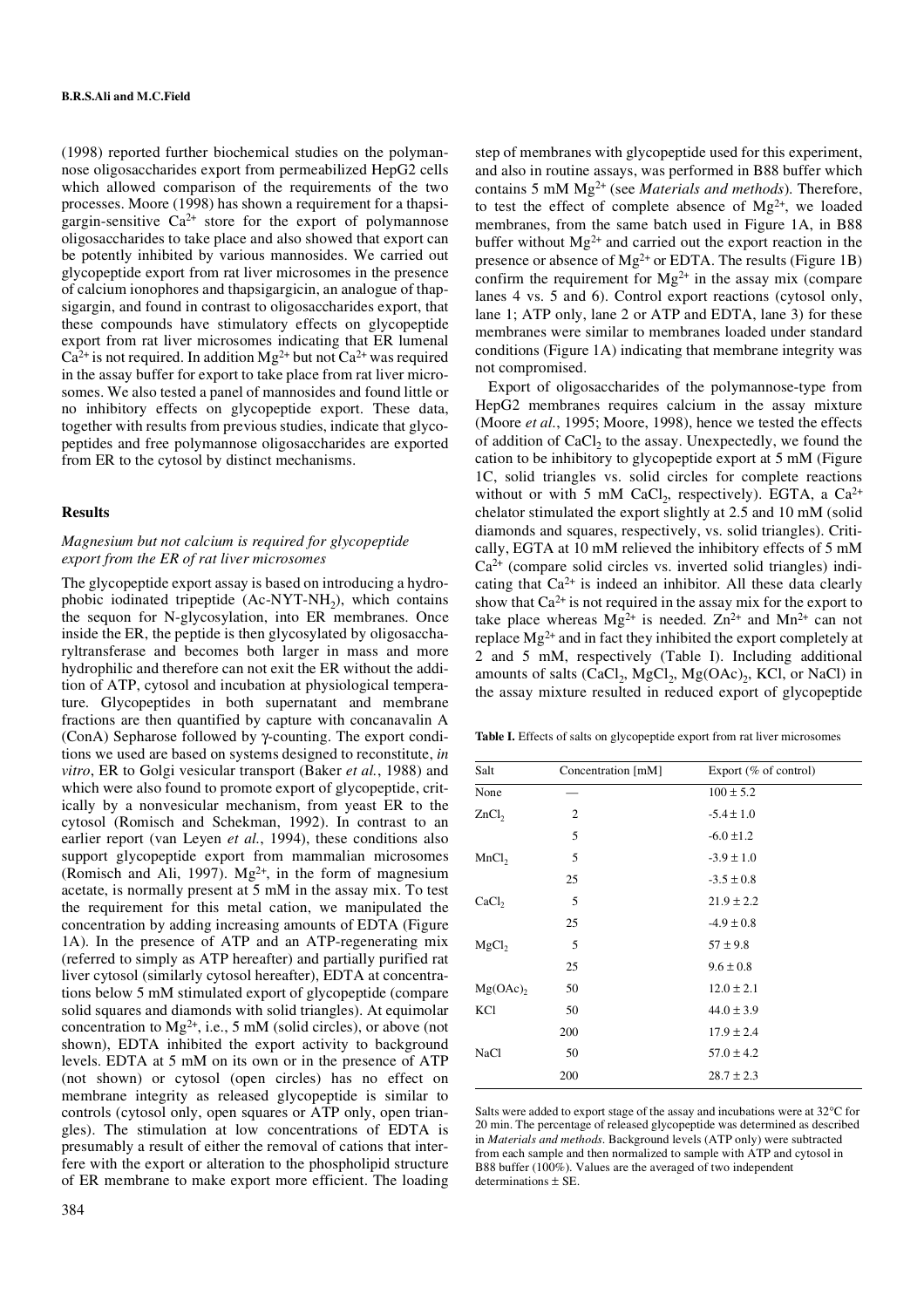

from rat liver membranes (Table I) indicating a requirement for physiological ionic strength for the export to take place.

# *Thapsigargicin and calcium ionophores stimulate glycopeptide export*

We next asked if ER lumenal  $Ca^{2+}$  is required, as opposed to cytoplasmic  $Ca^{2+}$  for glycopeptide export. To achieve this, we



**Fig. 1.** Mg<sup>2+</sup> but not  $Ca^{2+}$  is required in glycopeptide export buffer from rat liver microsomes. (**A**) Rat liver microsomes were loaded with the glycopeptide in B88 buffer containing 5 mM Mg(OAc)2 (see *Materials and methods*) and export performed at 32°C for the specified period of time in the presence of cytosol only (open squares), ATP only (open triangles), ATP and 5 mM EDTA (open circles) or cytosol and ATP in the absence (solid triangles) or presence of EDTA (1 mM, solid squares; 2.5 mM, diamonds; 5 mM, solid circles). (**B**) The loading step of microsomes from the same batch as above was performed in B88 buffer without  $Mg^{2+}$  and the export performed in the same buffer under the same conditions for 30 min in the presence of cytosol only (lane 1), ATP only (lane 2), ATP and 2.5 mM EDTA (lane 3), cytosol and ATP, without  $Mg^{2+}$  (lane 4) or with cytosol, ATP and 1 mM Mg(OAc)2 (lane 5) or with cytosol, ATP, 1 mM Mg(OAc)2 and 2.5 mM EDTA (lane 6). (**C**) Glycopeptide export from microsomes in the presence of cytosol and ATP (solid triangles) or cytosol, ATP and EGTA (2.5 mM, solid squares; 10 mM, diamonds), cytosol, ATP and 5  $mM$  CaCl<sub>2</sub> (solid circles) or cytosol, ATP and both EGTA (10) mM) and CaCl<sub>2</sub> (5 mM) (inverted solid triangles). Control export reactions containing cytosol only (open squares), ATP only (open triangles), or ATP and 10 mM EGTA (open circles) are also shown. The microsomes were loaded with glycopeptide as described in *Materials and methods* in B88 buffer containing 5 mM  $Mg(OAc)$ <sub>2</sub> and incubated for a specified period of time at 32°C. Glycopeptide export was determined as the percentage of glycopeptides released as described in *Materials and methods*. The data are the average of two independent determinations  $±$  SE.

utilized several compounds that alter  $Ca^{2+}$  concentrations in the ER by differing mechanisms. Firstly, we tested the effect of thapsigargicin, a less toxic analog of thapsigargin, which depletes ER lumenal  $Ca^{2+}$  by potent inhibition of the ER-Ca2+ATPase (Lytton *et al.*, 1991). At 25 nM and higher, thapsigargicin stimulated glycopeptide export by ∼25% (Figure 2A). Thapsigargicin, when present at up to 500 nM in the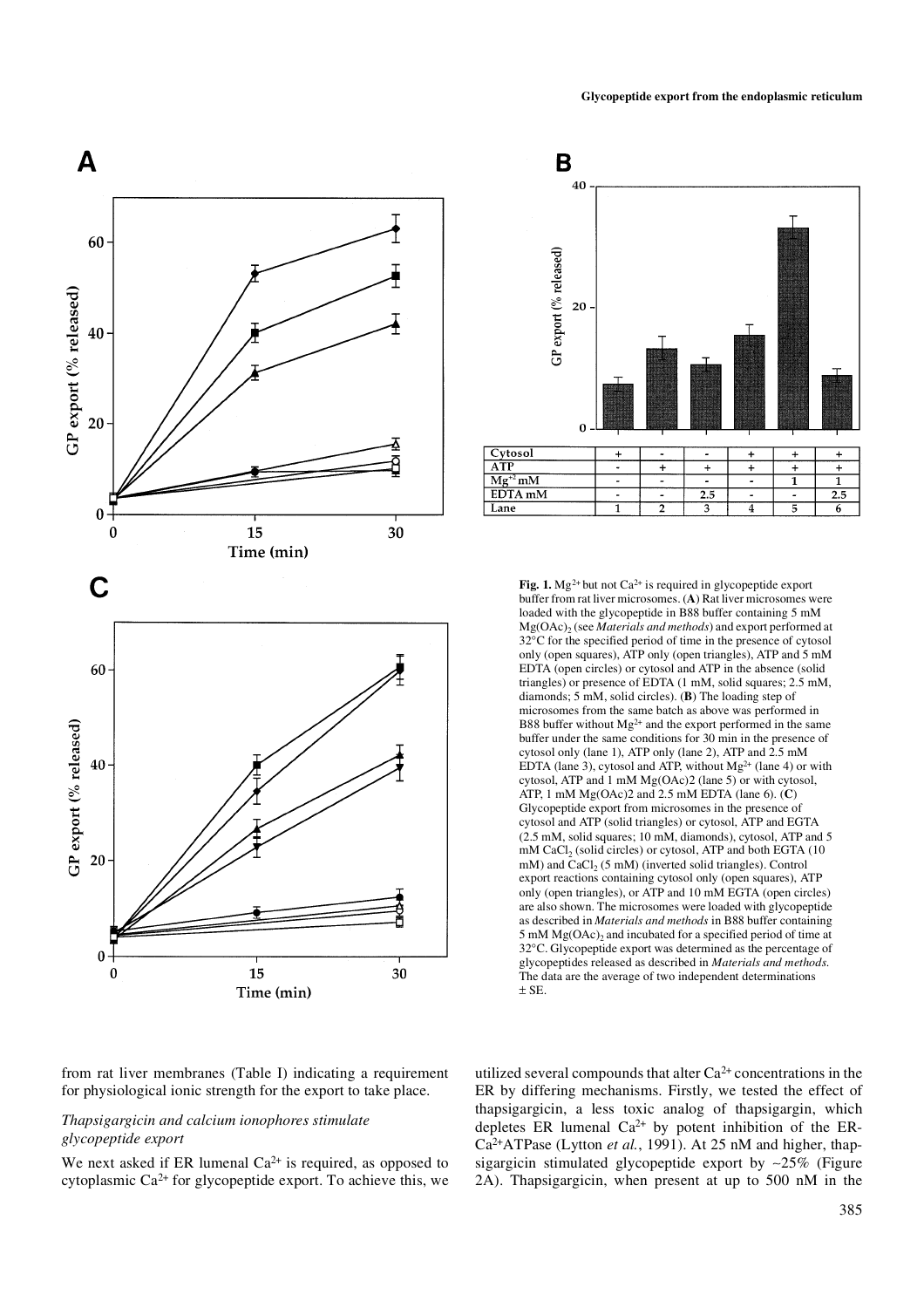

Fig. 2. Free ER lumenal Ca<sup>2+</sup> is not required for glycopeptide export from rat liver microsomes. (A) Time-course of glycopeptide export from rat liver microsomes in the presence of thapsigargicin. The glycopeptide-loaded membranes were incubated at 32°C for the specified period of time in the presence of the following: cytosol only (solid squares), ATP only (solid circles); cytosol and 500 nM thapsigargicin (inverted solid triangles); cytosol and ATP (open squares); cytosol, ATP and  $25 \text{ nM}$  (diamonds), 100 nM (open circles), 500 nM  $(\times)$  thapsigargicin. The percentage of glycopeptide released into the media was quantified as described in *Materials and methods*. Each time point is the average of a duplicate determinations ± SE. (**B**) A time-course of glycopeptide release from microsomes in the presence of calcium ionophore A23187. The glycopeptide-loaded membranes were incubated at 32°C for the specified period of time in the presence of the following: cytosol only (solid squares), ATP only (solid circles); cytosol and 20 µM A23187 (inverted solid triangles); cytosol and ATP (open squares); cytosol, ATP and 2.5  $\mu$ M (diamonds), 10  $\mu$ M (open circles), 20  $\mu$ M ( $\times$ ) A23187. The percentage of glycopeptide released into the media was quantified as described in *Materials and methods*. Each data point is the average of two independent determinations ± SE.

control reactions (with ATP or cytosol alone) had no effect indicating that the drug did not interfere with membrane integrity directly, and therefore the effect is specific. Further, we tested the effects of Ionomycin and A23187, calcium ionophores that alter ER lumenal  $Ca^{2+}$  concentration by equalizing the concentrations in the lumen and cytosol. These compounds had stimulatory effects in a similar manner to thapsigargicin (Figure 2B and data not shown). Again the presence of these ionophores in the control reactions at relatively high concentrations had no effect indicating specificity. It is clear that both classes of agents, thapsigargicin and calcium ionophores, which interfere with ER lumenal  $Ca^{2+}$  concentrations by different mechanisms, are very similar in terms of stimulation of export activity. This is in contrast with the results obtained for oligosaccharides of the polymannose-type export where complete inhibition of glycan transport was observed at the concentrations tested here for glycopeptide export (Moore, 1998). These results indicate that the two processes are probably distinct from one another at least in terms of the importance of  $Ca^{2+}$ ; oligosaccharide export requiring  $Ca^{2+}$  while glycopeptide does not, with ER lumenal free  $Ca^{2+}$  being slightly inhibitory to glycopeptide export.

## *Processing by ER glucosidases is not required for glycopeptide export*

We next wanted to determine if the glycan structure and processing of the glycopeptide is a determinant for export efficiency. We approached this by testing the effect of blocking trimming of the  $\alpha$ -glucose units that are normally present on oligomannose glycans. It is well documented that the three glucose residues are rapidly removed after transfer of the carbohydrate to the protein by ER glucosidases I and II (Elbein, 1991) and that the transient reglucosylation of the mannose structure is an important feature of ER quality control systems (Helenius *et al.*, 1997). We added either deoxynojirimycin or castanospermine, ER glucosidase inhibitors (Elbein, 1991), prior to loading the membranes with the peptide to block glucose trimming upon addition of the glycan to the peptide and then carried out export of the glycopeptide in the continued presence of the glucosidase inhibitor (Figure 3A for DNJ and not shown for castanospermine which gave similar results). Blocking of glucose trimming had no effect on export of the glucosylated glycopeptide and DNJ-treated membranes exported glycopeptide slightly faster than the untreated microsomes. DNJ had no effect on export of the deglucosylated glycopeptide, as DNJ added during the export reaction,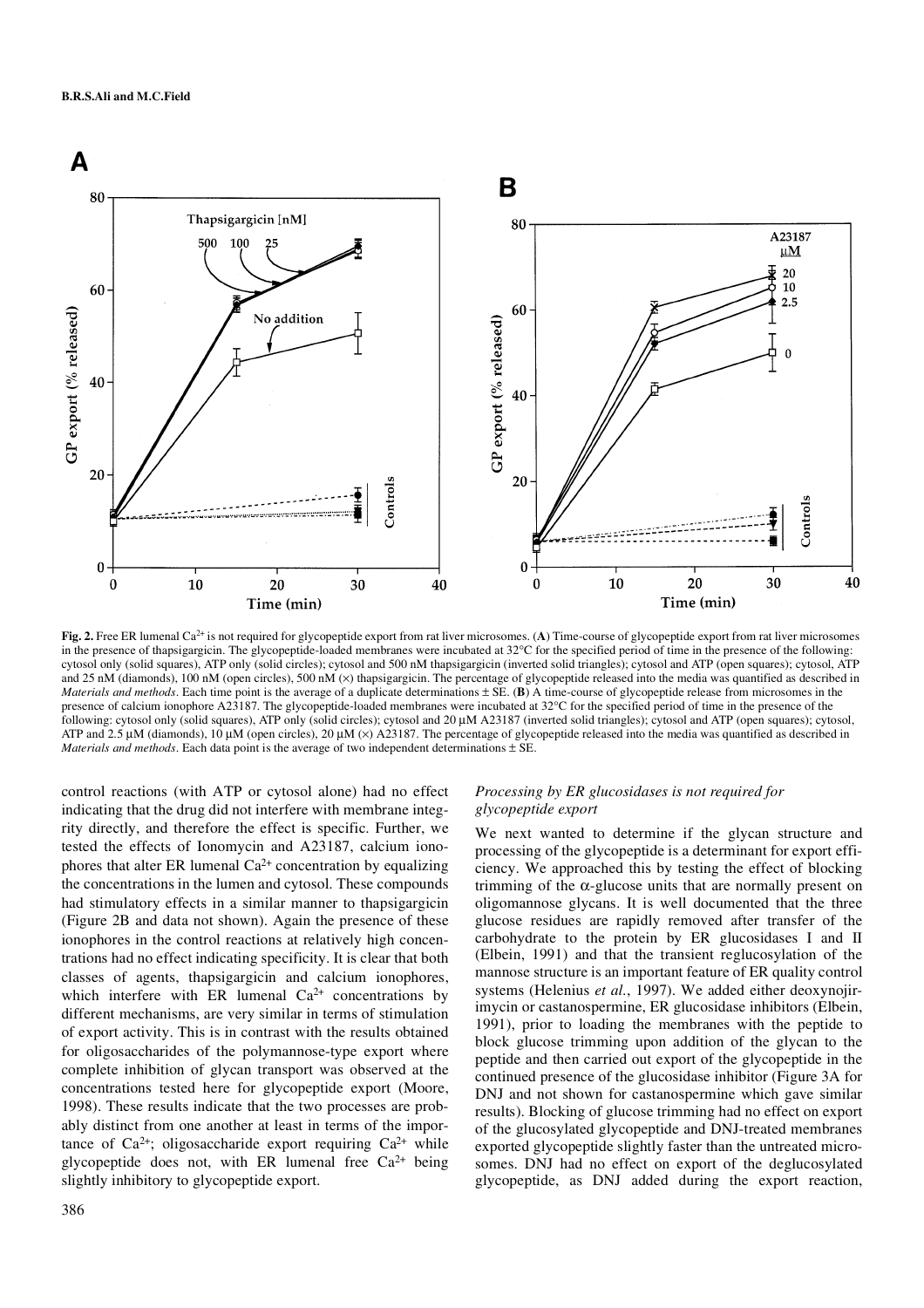

**Fig. 3.** Effect of ER glucosidase inhibitor DNJ on glycopeptide export. (**A**) Time-course of export reactions in the presence or absence of DNJ. Rat liver microsome aliquot was split after washing step into two portions and kept on ice. To one portion, DNJ was added to 0.5 mM (termed DNJ-treated hereafter) and both tubes were kept on ice for 10 min, to allow the DNJ to inhibit the glucosidase. Iodinated tripeptide was added to both samples and were incubated as described in *Materials and methods*. The DNJ-treated portion was washed with 0.5 ml B88 buffer containing 0.5 mM DNJ and the untreated sample was washed with B88 buffer. The DNJ-treated membranes were used in glycopeptide export reactions in the continued presence of 0.5 mM DNJ as the following: cytosol only (diamonds); ATP only (inverted solid triangles); cytosol and ATP  $(x)$ . The untreated microsomes were also used for export reactions either without (untreated), cytosol only (solid squares); ATP only (solid circles); cytosol and ATP (open squares) or with DNJ added in the export stage (DNJ in export), cytosol only (asterisks); ATP only (open circles); cytosol and ATP (solid triangles). (**B–E**) Qualitative analysis by TLC of glycopeptides after isolation from the above export reactions. Glycopeptides were isolated as described in *Materials and methods* and ∼2000 cpm from selected samples were loaded onto HPTLC silica gel 60 plates and developed as in *Materials and methods* then visualized by autoradiography at –80°C for 48 h. (**B**) Starting material: lane 1, iodinated peptide (Ac-N<sup>125</sup>IYT-NH2); lanes 2 and 3, glycopeptides from untreated and DNJ-treated microsomes immediately following loading with glycopeptide, respectively. (**C**) Glycopeptides from export reactions from untreated membranes. Lanes 4 and 5 are from the membrane (P) fraction of cytosol and ATP only reactions due to lack of exported glycopeptides, respectively. Lanes 6–9 are from cytosol and ATP reactions. Incubation time is indicated in the second row from bottom and (P) or (S) designate whether the glycopeptide was isolated from supernatant or pellet of the export reactions, respectively. (**D**) glycopeptides from export reactions from DNJ in export samples. Lanes 10 and 11 are from cytosol and ATP only reactions, respectively, and lanes 12–15 are from cytosol and ATP reactions. (**E**) Glycopeptides from export reactions from DNJ-treated samples. Lanes 16 and 17 are from cytosol and ATP only reactions, respectively, and lanes 18–21 are from cytosol and ATP reactions. The position of standards are indicated on the lefthand side; F, solvent front, IP, iodinated peptide; \*, fast migrating glycopeptide (probably fully deglucosylated and ER mannosidase trimmed species); G0, deglucosylated glycopeptide; G3, glucosylated glycopeptide; and Or., origin. All samples were separated on the same TLC plate but split for presentation. (**F**) Glycopeptides from exported material from control (C, untreated) and DNJ-treated (DNJ) samples were purified as described in *Materials and methods* and 30,000 cpm were dissolved in 10 µl of the appropriate buffer containing α-mannosidase (*A.saitoi*, A.s.Mase or jack bean, J.B.Mase) and incubated at 37°C for 24 h; 3000 cpm (1 µl) from each sample were loaded onto TLC plate and chromatographed as in methods. Lanes 1 and 8, iodinated tripeptide. Lanes 2 and 3, undigested glycopeptides from DNJ-treated and control samples, respectively. Lanes 4 and 5, as in 2 and 3 but glycopeptides were digested with *A.saitoi* α-mannosidase. Lanes 6 and 7, as in lanes 2 and 3 but were digested with jack bean α-mannosidase. On the left are markers and on the right are products generated from enzymatic digestions.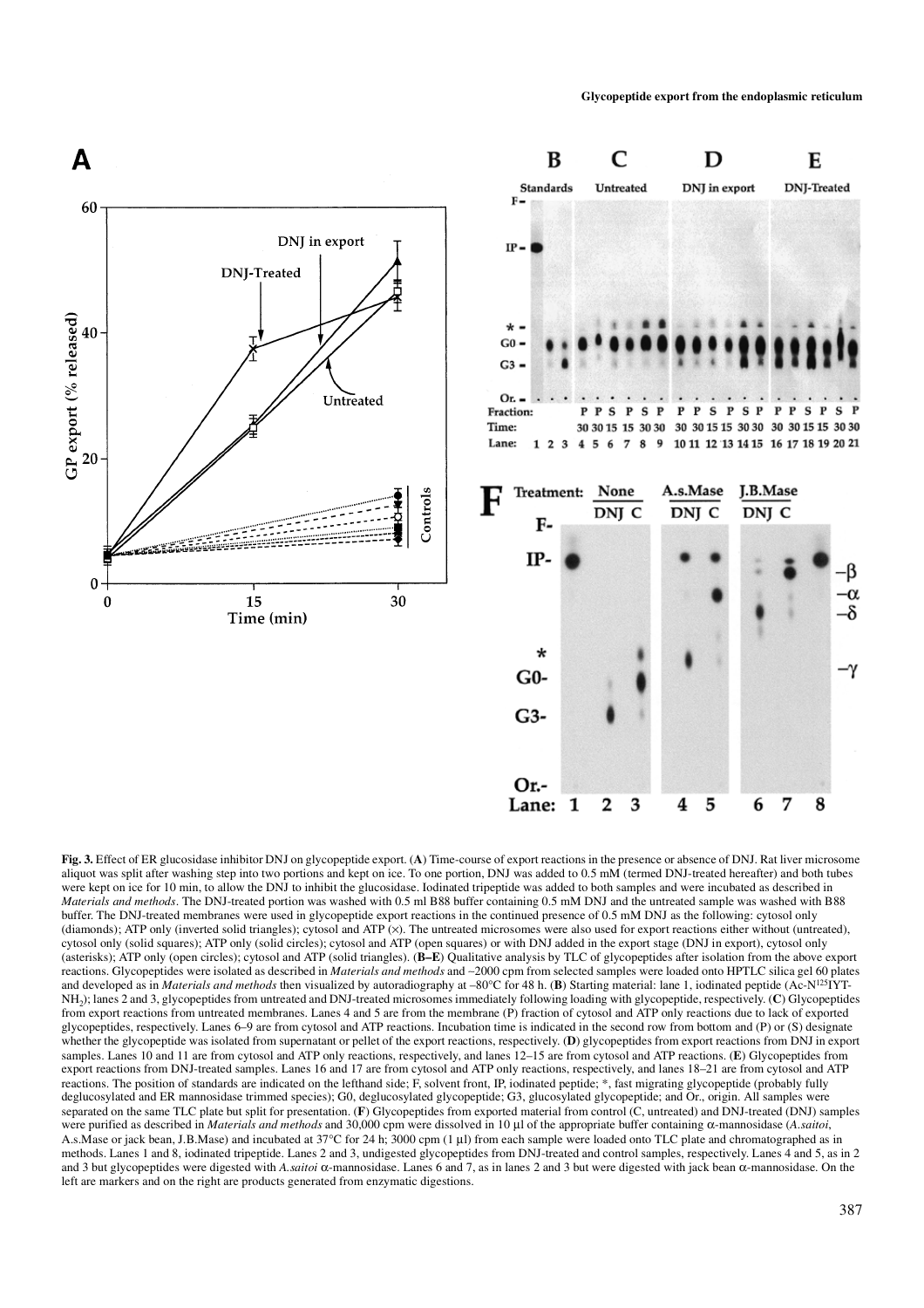allowing deglucosylation to occur, DNJ (in export) was indistinguishable from untreated reactions. DNJ had no effect if added alone or in combination with ATP or cytosol only demonstrating no effects on microsome integrity (see controls in Figure 3A). In addition, quantitation of total ConA recoverable iodinated material from DNJ-treated samples was not significantly less than from untreated samples.

The presence of the glucosylated glycopeptide in the DNJtreated supernatant fractions was confirmed by the isolation and thin layer chromatography (TLC) analysis of glycopeptides from the same reactions as in Figure 3A. The TLC analysis is shown in Figure 3B–E. Lane 1 shows input peptide, while lanes 2 and 3 show the glycopeptides isolated from control and DNJ-treated membranes after the loading step and before the export step of the assay, respectively. The slower moving glycopeptide in lane 3 is presumably glucosylated glycopeptide (G3) and in lane 2 is the deglucosylated form (G0). Lanes 4–9 are the glycopeptides isolated from the supernatant (S) and membrane (P) fractions of the export reactions from untreated membranes. Glycopeptide from these reactions is predominantly in the deglucosylated (G0) form; there is also a faster moving species of the glycopeptide (\*), presumably derived by further processing of the glycopeptide by ER mannosidase I. Glycopeptide from the export reactions performed using DNJuntreated membranes but with DNJ added during the export step of the assay are similar to the untreated reactions (compare lanes 4–9 with 10–15) with the exception that there is a slower moving (comigrating with G3) glycopeptide, presumed to be a result of glycosylation, during glucosidase inhibitor treatment, of unwashed peptide from the loading step.

There is very little ongoing glycosylation during the export stage of the assay, under standard conditions as described in *Materials and methods*, as evidenced by the constant amount of total glycopeptides recovered (supernatant plus membrane fractions) before and after incubation (not shown). In addition, analysis of total iodinated material, isolated by SepPack from membranes after the washing step and fractionated by TLC, comprises less than 10% unglycosylated peptide (not shown). Ongoing glycosylation in the DNJ-treated samples is due to incomplete washing of membranes as this step was modified to minimize handling time, and which leads to a larger proportion of unwashed tripeptide remaining. Chromatography of glycopeptides derived from export reactions from DNJ-treated membranes prior and during loading and the export steps demonstrate that the glucosylated glycopeptide (G3) is exported out of the ER membranes upon addition of ATP and cytosol (Figure 3B, lanes 16–21). There is some deglucosylation with time even in the continued presence of DNJ, and this may be due to incomplete inhibition of ER glucosidases or processing during subsequent sample handling where the inhibitor concentration may fall below the inhibiting concentration. However, it is clear that fully glucosylated glycopeptides are exported out of the ER and therefore we conclude that processing is not required for export.

To confirm that the slower-moving glycopeptide (G3) in DNJ-treated samples is indeed glucosylated, we isolated glycopeptides from untreated (control) and DNJ-treated samples and performed  $\alpha$ -mannosidase digestions on the isolated material (Figure 3F). Untreated material from control reactions migrated essentially as two species, a slower moving major species (G0) and a minor more mobile species (\*). On diges-

tion with *A.saitoi* α-mannosidase, both converted to a faster moving species (lane 5,  $\alpha$ ) consistent with removal of several Man $\alpha$ 1–2 residues. The faster moving species (which was also present in lane 4 and comigrating with IP) is probably a result of a contaminated endoH-like activity as it comigrated with endoH digested glycopeptides and was slower than IP using a different solvent system (not shown). Jack bean α-mannosidase digestion of glycopeptide from control reactions resulted in even faster mobility (lane 7, β) than *A.saitoi* mannosidase product which reflects the broader specificity of the jack bean enzyme which removes Man $\alpha$ 1–3 in addition to Man $\alpha$ 1–2. By contrast, DNJ-treated glycopeptide has lower mobility than control glycopeptide after digestion with either *A.saitoi* (lane 4, γ) or jack bean (lane 6, δ) α-mannosidase. This is consistent with a larger glycan structure on glycopeptide from DNJtreated samples and indicative of the presence of terminal  $\alpha$ glucose residues which protect the terminal mannose. We were unable to demonstrate sensitivity of glycopeptide from DNJtreated to digestion with yeast α-glucosidase under several assay conditions; this is likely due to the lower activity of the yeast glucosidase towards high complexity substrates.

# *Mannosides have weak inhibitory effects on glycopeptide export*

From previous work, the precise mannose configuration of polymannose oligosaccharides was demonstrated to have a role in the specificity of oligosaccharides export (Moore, 1998), suggesting involvement of a lectin-like activity in the process. Therefore, we chose to explore the possible role of lectin-like activities in the specificity of glycopeptide export. As the oligosaccharides attached to the glycopeptide are mainly composed of mannose, and in the absence of manipulation, are normally deglucosylated and hence terminate in  $\alpha$ mannose, we tested a number of mannose-containing compounds (Figure 4 and Table II). Mannose (M) and methylmannose (Me-M) have very little effect on export at 10 mM (Figure 4) but showed about 25% inhibition at 25 mM and stronger inhibition at 100 mM (Table II). Of the dimannoside tested, only Mα[1-6]M showed inhibition,  $\left($ ~20%) at 10 mM, while  $M\alpha$ [1-2]M, M $\alpha$ [1-3]M, M $\alpha$ [1-4]M have no effect even at 20 mM. Benzyl-containing mannosides, benzyl-mannose and benzyl-Mα[1-6]M showed about 50% inhibition at 10 and 5 mM concentrations, respectively (Figure 4) and about 60% at 25 and 10 mM (Table II), respectively. From these data, there is an indication that  $\alpha$ -1–6 bonding, i.e., M $\alpha$ 1–6M, in a mannobiose unit may influence glycopeptide export but the effect is not strong. At the concentrations tested above, oligosaccharide export was inhibited more potently (Moore, 1998); for example,  $M\alpha$ [1-2]M and  $M\alpha$ [1-3]M showed 50–60% inhibition at 1 mM concentration. Although some mannosides showed some inhibition towards glycopeptide export, the extent and specificity of such inhibition is significantly different from the inhibition of oligosaccharide export, again suggesting that the two processes are distinct from each other.

# **Discussion**

The retrograde translocation from the ER lumen to cytosol of proteins, glycopeptides and free oligosaccharides has recently become a recognized property of the endoplasmic reticulum,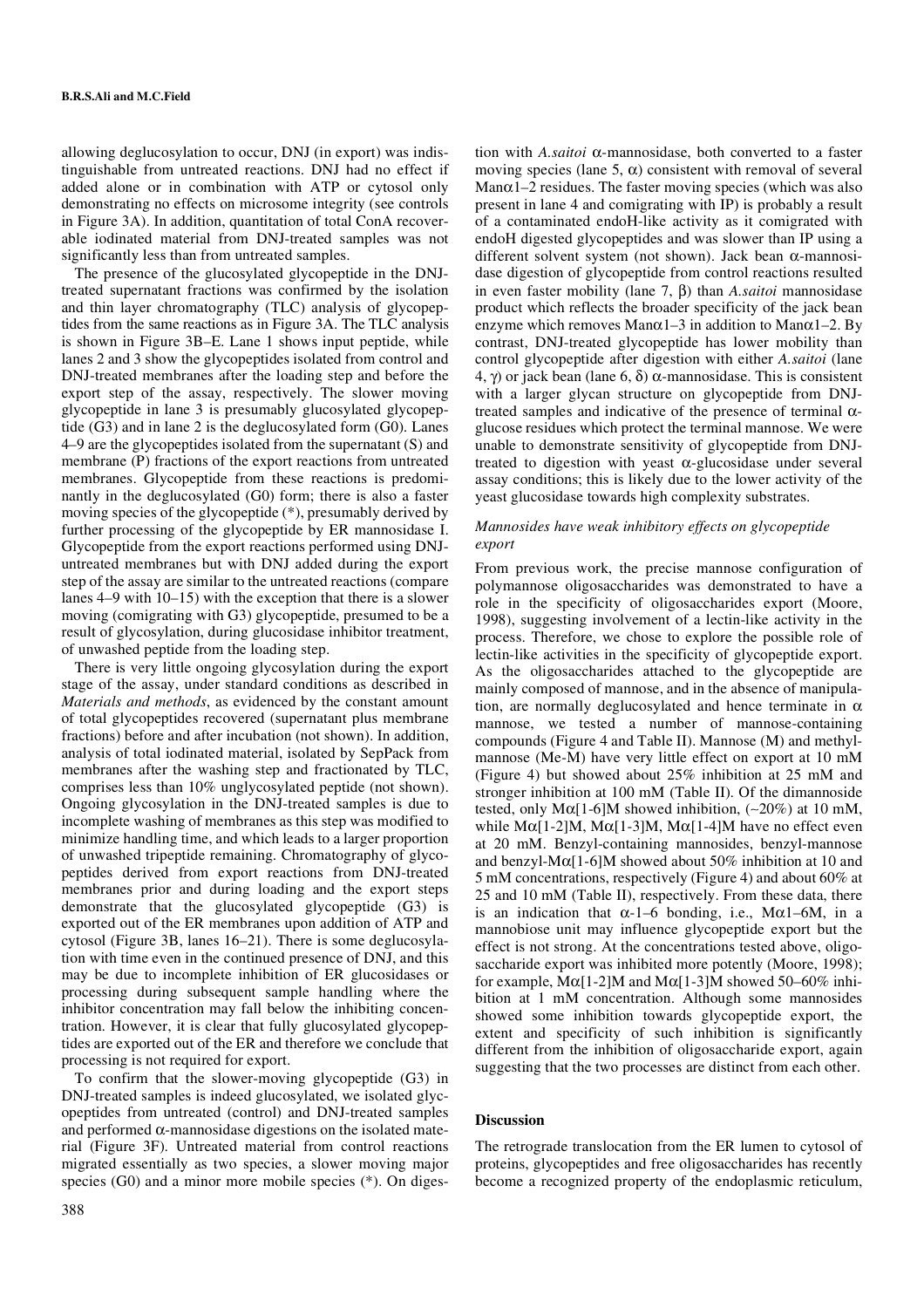

**Fig. 4.** The effect of mannosides on glycopeptide export from rat liver microsomes. Various mannosides were added to the export step of the assay at 10 mM with the exception of Bz-M $\alpha$ [1-6]M, (5 mM) and export was performed at 32°C for 20 min. Background export (ATP only) was subtracted from each sample then individual reactions were normalized to the control (cytosol and ATP). All the reactions were performed at the same time using the same microsome aliquot and the values are the average of three independent determinations  $\pm$  SE. M, mannose; Me, methyl; Bz, benzyl.

**Table II.** Effect of mannosides on glycopeptide export

| Compound                | Concentration [mM] | Export $(\%$ of control) |
|-------------------------|--------------------|--------------------------|
| None                    |                    | $100 \pm 5.0$            |
| Mannose                 | 25                 | $78 \pm 3.8$             |
|                         | 100                | $32 + 4.5$               |
| $\alpha$ -Methylmannose | 25                 | $72 \pm 3.5$             |
|                         | 100                | $44 \pm 2.7$             |
| Bz-mannose              | 25                 | $41 \pm 5.2$             |
| $Bz-M\alpha$ [1-6]M     | 10                 | $14 \pm 3.2$             |
| $M\alpha$ [1-4] $M$     | 20                 | $106 \pm 4.2$            |

Mannosides were added to the export stage of the assay and incubated at 32°C for 15 min. Values are the average of two independent determinations  $\pm$  SE and were normalized to ATP and sytosol (100%) after subtracting the ATPalone background value. M, Mannose; Bz, benzyl.

and is critically related to the quality control function of the ER (Suzuki *et al.*, 1998). At least some misfolded proteins and glycoproteins are exported via the Sec61p translocon complex indicating the bidirectional nature of movement of macromolecules across the ER membrane (Wiertz *et al.*, 1996; Pilon *et al.*, 1997; Plemper *et al.*, 1997). However, little is known about the mechanisms with which glycopeptides and free oligosaccharides are exported from the ER. Here we address some of the biochemical requirements for glycopeptide export and compare them with free polymannose oligosaccharide export. Both glycopeptide and oligosaccharides require ATP-hydrolysis for export (Romisch and Schekman, 1992; Romisch and Ali, 1997; Moore *et al.*, 1995), and further similarity between the export of the two substrates is the requirement for  $Mg^{2+}$ (Moore *et al.*, 1995, and this study), which cannot be substituted by  $\text{Zn}^{2+}$  or  $\text{Mn}^{2+}$ .  $\text{Mg}^{2+}$  dependence may be related to ATP requirement of export or in relation to changes to phospholipid conformation of the ER membrane which make export more efficient.

However, we were able to highlight several major differences between the transport of the two substrates, which leads us to suggest that they are exported, at least partly, by a different mechanisms. First, in oligosaccharide export from HepG2 permeabilized cells (Moore *et al.*, 1995), neither Ac- $NYT-NH_{2}$ -glycopeptide nor fully glucosylated polymannose oligosaccharides were exported, whereas, the same glycotripeptide is exported with half-time of 8–15 min from both yeast semi-intact cells and rat liver microsomes (Romisch and Schekman, 1992; Romisch and Ali, 1997). Lack of detectable export of glycopeptide from HepG2 permeabilized cells (Moore *et al.*, 1995) might be explained by the lack of cytosolic factors in the export reactions. Additionally, the presence of N-glycanase activity in the cytosolic compartment (Suzuki *et al.*, 1994) or associated with ER membrane may render the exported glycopeptide undetectable due to the immediate hydrolyses to oligosaccharide and peptide moieties upon emergence from the ER (Wiertz *et al.*, 1996). This aspect of glycopeptide export from mammalian microsomes has been recently addressed (van Leyen *et al.*, 1994; Romisch and Ali, 1997).

Most significantly, we found fully glucosylated glycopeptides are exported from rat liver microsomes and therefore the removal of the terminal α-glucose units is not essential for export. This is in contrast to free oligosaccharide export (Moore *et al.*, 1995). Second, glycopeptide, but not free oligosaccharide export requires cytosolic factors in addition to ATP. The glycopeptide cytosolic factor from rat liver cytosol can be fractionated by conventional chromatographic techniques and in fact was resolved from the N-glycanase activity by ammonium sulfate precipitation and ion exchange chromatography (see *Materials and methods*). Third, oligosaccharide export is inhibited by depletion of  $Ca^{2+}$  from the assay media or by interfering with free ER lumenal  $Ca^{2+}$  using the ER-Ca<sup>2+</sup>-ATPase specific inhibitor, thapsigargin, and calcium ionophores (Moore, 1998). Glycopeptide export does not require  $Ca^{2+}$  in the assay buffer, and was stimulated by ~25% when ER Ca<sup>2+</sup> mobilizing agents thapsigargicin, A23187 and ionomycin were present. This indicates that a Ca2+-dependent factor partially mediates retention of glycopeptide within the ER lumen. It is also possible that removal of  $Ca^{2+}$  may result in some changes to the phospholipid conformation of the ER membrane to make the export more efficient. It is also worth noting that degradation of some, but not all, ER misfolded proteins can be stimulated by altering free ER lumenal Ca<sup>2+</sup> concentration using thapsigargin (Lodish *et al.*, 1992; Wainwright and Field, 1997). However, it remains to be established if glycopeptide export is related to misfolded protein retranslocation and degradation by the proteasome. Significantly, export of glucosylated substrates has been well documented for glycoproteins (Duvet *et al.*, 1998), but not for free oligosaccharides, consistent with a greater similarity between glycopeptide and glycoprotein retrograde translocation than glycopeptide and oligosaccharide export.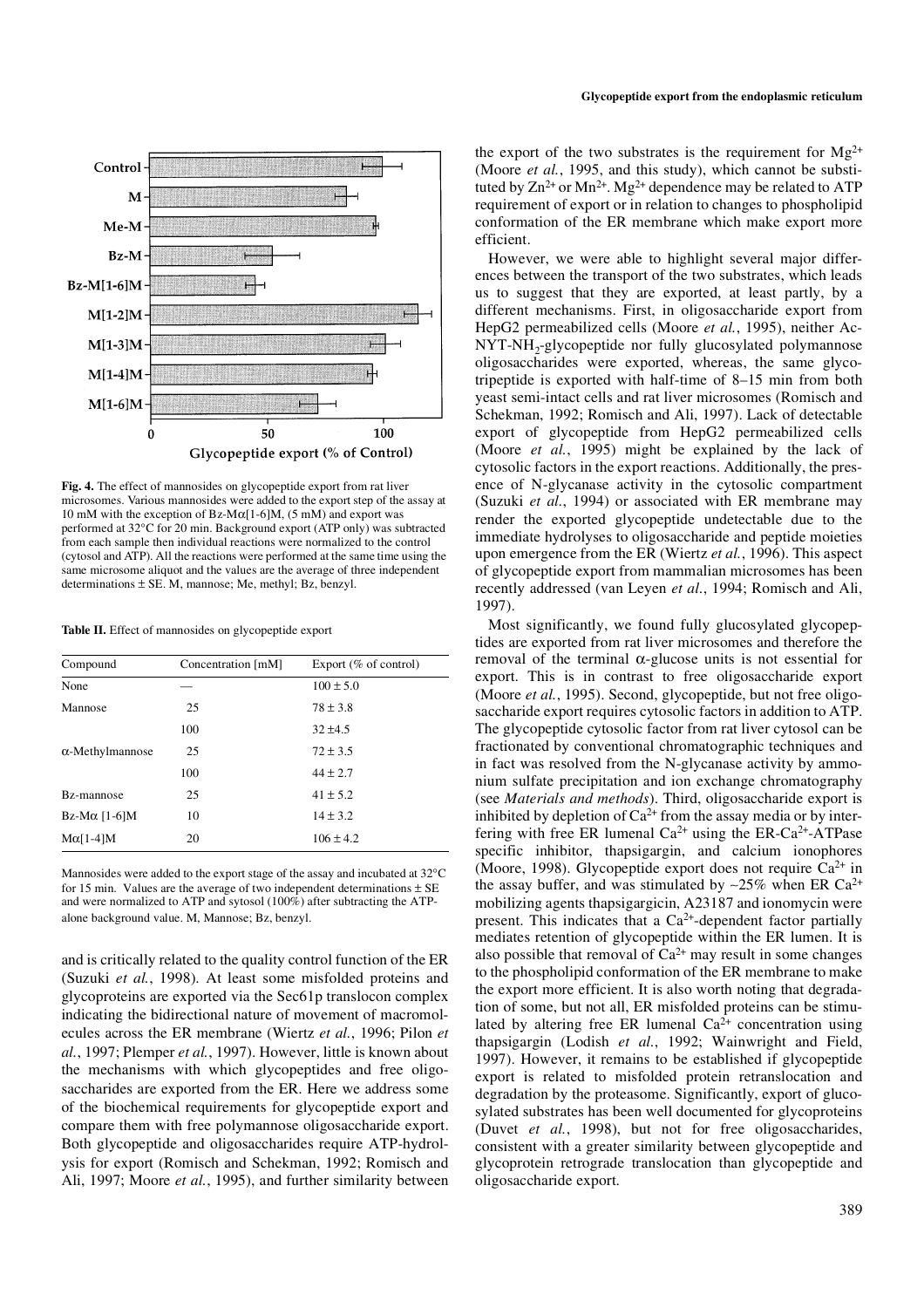# **B.R.S.Ali and M.C.Field**

Fourthly, oligosaccharide export was potently inhibited by low millimolar concentrations of mannosides (Moore, 1998) whereas very little or no inhibition was observed when mannosides were added to glycopeptide export systems. For example, Mα[1-2]M and Mα[1-3]M inhibited oligosaccharides by 50– 60% at 1 mM (Moore, 1998) but had no effect on glycopeptide export at 10–20 mM. The only significant inhibition observed for glycopeptide export was with benzyl-containing mannosides and with dimannoside  $M\alpha$ [1-6]M. The latter may indicate that  $\alpha$ -1,6 mannose linkage is a determinant for export of glycopeptide. Further work will be required to substantiate this hypothesis. The data presented here clearly indicate that glycopeptide and oligosaccharides ER-to-cytosol transport are distinct processes, at least under the *in vitro* conditions used, and further define the glycopeptide export mechanism.

#### **Materials and methods**

#### *Chemicals*

Acetyl-asparagine-tyrosine-threonine-amide  $(Ac-NYT-NH<sub>2</sub>)$ was synthesized by ALBACHEM Ltd., UK. ATP; Ionomycin; calcium ionophore A23187; GDP-mannose; concanavalin A Sepharose; mannose; α-methylmannose; benzyl-α-D-mannopyranoside; 2-O-α-D-mannopyranosyl-D-mannopyranoside (2α-mannobiose); 3-O-α-D-mannopyranosyl-D-mannopyranoside;4-O-α-D-mannopyranosyl-D-mannopyranoside; 6-O-α-Dmannopyranosyl-D-mannopyranoside; benzyl 6-O-α-Dmannopyranosyl-α-D-mannopyranoside were all from Sigma Chemical Co. (UK). Castanospermine, Deoxynojirimycin, and Thapsigargicin were from Calbiochem (UK). 125I (100 mCi/ ml) was from Amersham-Pharmacia. Rat livers were from Harlan Sera-Lab Ltd. (UK). Creatine kinase and creatine phosphate were from Roche Diagnostics. Other chemicals were obtained from commercial sources and were of the highest purity available.

# *Iodination of peptide*

The peptide  $(Ac-NYT-NH<sub>2</sub>)$  was iodinated with <sup>125</sup>I using chloramine T as described by Wieland *et al.* (1987). The iodinated peptide was purified from unincorporated 125I by binding to Sep-Pack C<sub>18</sub> (Waters Chromatography PLC) light cartridge then elution with 60% acetonitrile in 0.1% TFA. Iodinated peptide was used within 1 month of iodination.

## *Preparation of rat liver membranes and partially purified rat liver cytosol*

Rat liver rough membranes and cytosol were prepared as described previously (Romisch and Ali, 1997). Cytosol was prepared from frozen rat livers purchased from Harlan Sera-Lab Ltd. (Loughborough, UK) and rough microsomes from fresh livers obtained from the departmental facility. The cytosol was fractionated to remove N-glycanase activity (Suzuki *et al.*, 1994) which compromises detection of the exported glycopeptide (Romisch and Ali, 1997). The glycopeptide export activity was precipitated by a 40–60% ammonium sulfate cut. The precipitated proteins were dissolved in 20 mM Tris–HCl, pH 8.0, containing 1 mM DTT then dialyzed against the same buffer. The proteins were then loaded onto a Q-Sepharose fast flow column preequilibrated in the same buffer and eluted with a 0–1.0 M KCl gradient. The glycopeptide export active fractions eluted between 0.3 and 0.5 M KCl and were free of N-glycanase activity. Active fractions were pooled and dialyzed against 20 mM Tris–HCl, pH 7.5, containing 0.5 mM DTT and stored in small aliquots at –80°C until use.

## *Glycopeptide export assay from rat liver microsomes*

The glycopeptide export assay was performed as described in Romisch and Ali (1997) with some modifications in the following three steps.

*Loading*. Crude rat liver membranes (100 μl, *A*<sub>280</sub> ∼200 ) were suspended in 1 ml of ice-cold B88 buffer (20 mM HEPES-KOH, pH 7.4, 150 mM KOAc, 250 mM sorbitol and 5 mM  $Mg[OAc]_2$ ) containing 0.5 M KCl or NaCl and placed on a rotator for 15 min at 4°C. The membranes were then sedimented in a cooled (4 $\degree$ C) microfuge (Eppendorf) at 20,000  $\times g$ for 5 min and then washed with 1 ml of B88 buffer (pH 7.4). The membranes were then resuspended in B88 buffer  $(200 \mu l)$ and <sup>125</sup>I-Ac-NYT-NH<sub>2</sub> was added at  $1 \times 10^7$  c.p.m./100 µl and the reaction mix incubated at 10°C for 20 min. This allows the peptide to enter the ER membranes and become glycosylated by the endogenous oligosaccharyltransferase. To remove unglycosylated tripeptide,  $2 \times 1$  ml of ice-cold B88 buffer was added and the membranes were then sedimented as above and resuspended in 200 µl of B88 buffer.

*Export*. Loaded membranes (5 µl of washed membranes, ∼*A*<sub>280</sub> = 10) were placed in Eppendorf tubes on a pre-cooled ice-cold block and the various components, as necessary, were added to individual tubes in the following order: B88 buffer to bring the final volume to  $25 \mu$ l,  $2.5 \mu$ l partially purified rat liver cytosol (5  $\mu$ g protein), inhibitor or other compound and 2.5  $\mu$ l of a 10X ATP-regenerating system (final concentrations; 1 mM ATP, 40 mM creatine phosphate, 0.2 mg/ml creatine kinase and 50 µM GDP-mannose). Export reactions were initiated by incubating the tubes at 32°C for a specified period of time (typically 30 min) after which the membranes were quickly sedimented at 4°C in microfuge and the supernatant (cytosol) separated from the pellet (membranes).

*Quantitation of glycopeptide export*. To each supernatant or pellet fraction, 100 µl of 2% SDS was added and samples were heated immediately at 95°C for 5 min. The samples were cooled, and 1 ml of ConA buffer (20 mM Tris–HCl, pH 7.5, 0.5 M NaCl,  $1\%$  Triton X-100 ) was added followed by 50 µl of 50% immobilized ConA Sepharose slurry and the mix placed on a rotator at room temperature for 2 h. The beads were then sedimented using a microfuge and washed once (by suspending then sedimenting by brief centrifugation) with each of the following: IP buffer (15 mM Tris–HCl, pH 7.5, 150 mM NaCl, 1% Triton X-100, 0.1% SDS), urea buffer (100 mM Tris–HCl, pH 7.5, 200 mM NaCl, 1% Triton X-100, 2 M urea) and finally with ConA buffer. Radioactivity was then measured by γ-counting using an LKB 1275 minigamma counter. Glycopeptide export was determined as the percentage of radioactivity (cpm) in supernatant relative to the total counts in supernatant and membranes.